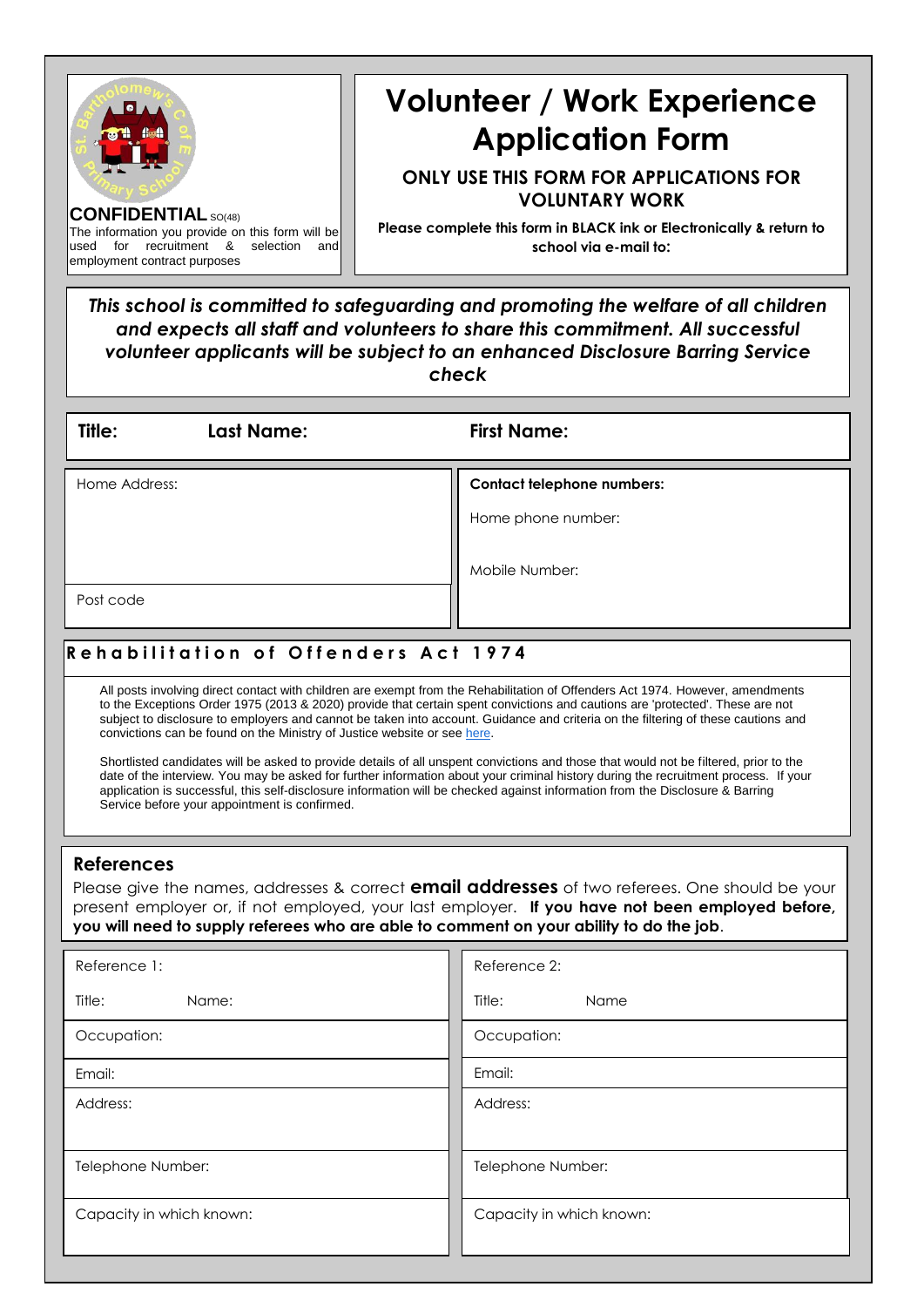|                                                            |              |               | <b>EMPLOYMENT EXPERIENCE</b>                                                                                                                                                                       |                                |              |
|------------------------------------------------------------|--------------|---------------|----------------------------------------------------------------------------------------------------------------------------------------------------------------------------------------------------|--------------------------------|--------------|
| Current or last occupation / position / scheme             |              | Date Started: | Permanent/Temporary                                                                                                                                                                                |                                |              |
| Salary:                                                    | Grade/Scale: |               | Date left (if applicable):<br>Reason for leavina :                                                                                                                                                 | (Please delete as appropriate) |              |
| Employer:                                                  |              |               |                                                                                                                                                                                                    |                                |              |
| Address:                                                   |              |               |                                                                                                                                                                                                    |                                |              |
| Briefly describe your duties:                              |              |               |                                                                                                                                                                                                    |                                |              |
|                                                            |              |               |                                                                                                                                                                                                    |                                |              |
|                                                            |              |               |                                                                                                                                                                                                    |                                |              |
|                                                            |              |               | Previous jobs or work experience (Most recent first)                                                                                                                                               |                                |              |
| employment.                                                |              |               | Complete this section as fully as possible giving exact dates. Where you cannot remember specific<br>dates, provide as good an indication of the time involved as possible. Please explain gaps in |                                |              |
| Name of Employer                                           | Date from    | Date to       | Position held and main duties                                                                                                                                                                      |                                | Reason for   |
|                                                            | Month Year   | Month Year    |                                                                                                                                                                                                    |                                | Leavina      |
|                                                            |              |               |                                                                                                                                                                                                    |                                |              |
|                                                            |              |               |                                                                                                                                                                                                    |                                |              |
|                                                            |              |               |                                                                                                                                                                                                    |                                |              |
|                                                            |              |               |                                                                                                                                                                                                    |                                |              |
|                                                            |              |               |                                                                                                                                                                                                    |                                |              |
|                                                            |              |               |                                                                                                                                                                                                    |                                |              |
|                                                            |              |               |                                                                                                                                                                                                    |                                |              |
|                                                            |              |               |                                                                                                                                                                                                    |                                |              |
|                                                            |              |               |                                                                                                                                                                                                    |                                |              |
|                                                            |              |               | <b>Training and qualifications</b>                                                                                                                                                                 |                                |              |
| Please show here what training and qualifications you have |              |               |                                                                                                                                                                                                    |                                | Year Awarded |
|                                                            |              |               |                                                                                                                                                                                                    |                                |              |
|                                                            |              |               |                                                                                                                                                                                                    |                                |              |
|                                                            |              |               |                                                                                                                                                                                                    |                                |              |
|                                                            |              |               |                                                                                                                                                                                                    |                                |              |
|                                                            |              |               |                                                                                                                                                                                                    |                                |              |
|                                                            |              |               |                                                                                                                                                                                                    |                                |              |
|                                                            |              |               |                                                                                                                                                                                                    |                                |              |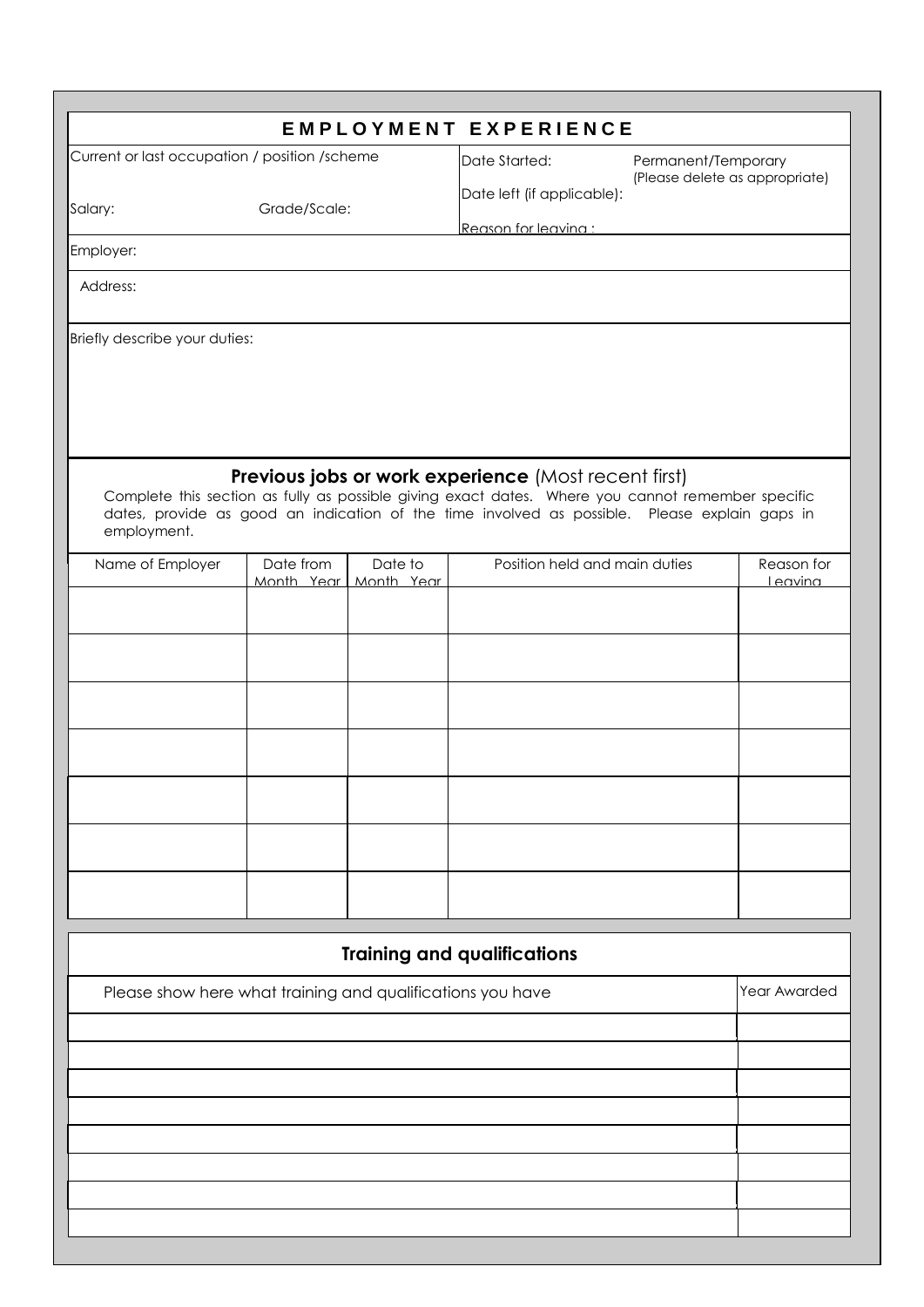- What skills and experience do you think that you could bring as a volunteer to school?
- Use the job description provided for the volunteer post and ask yourself why you interested in this position
- Ask yourself why you are interested in the position, how will it help you in the future?
- Mention any relevant experience you have acquired outside work, such as community, voluntary or leisure interests.
- Applicants declaring a disability may submit more than two additional sheets and, therefore, who provide additional information in order that consideration may be given to reasonable adjustments

## **Knowledge / Skills & Experience**